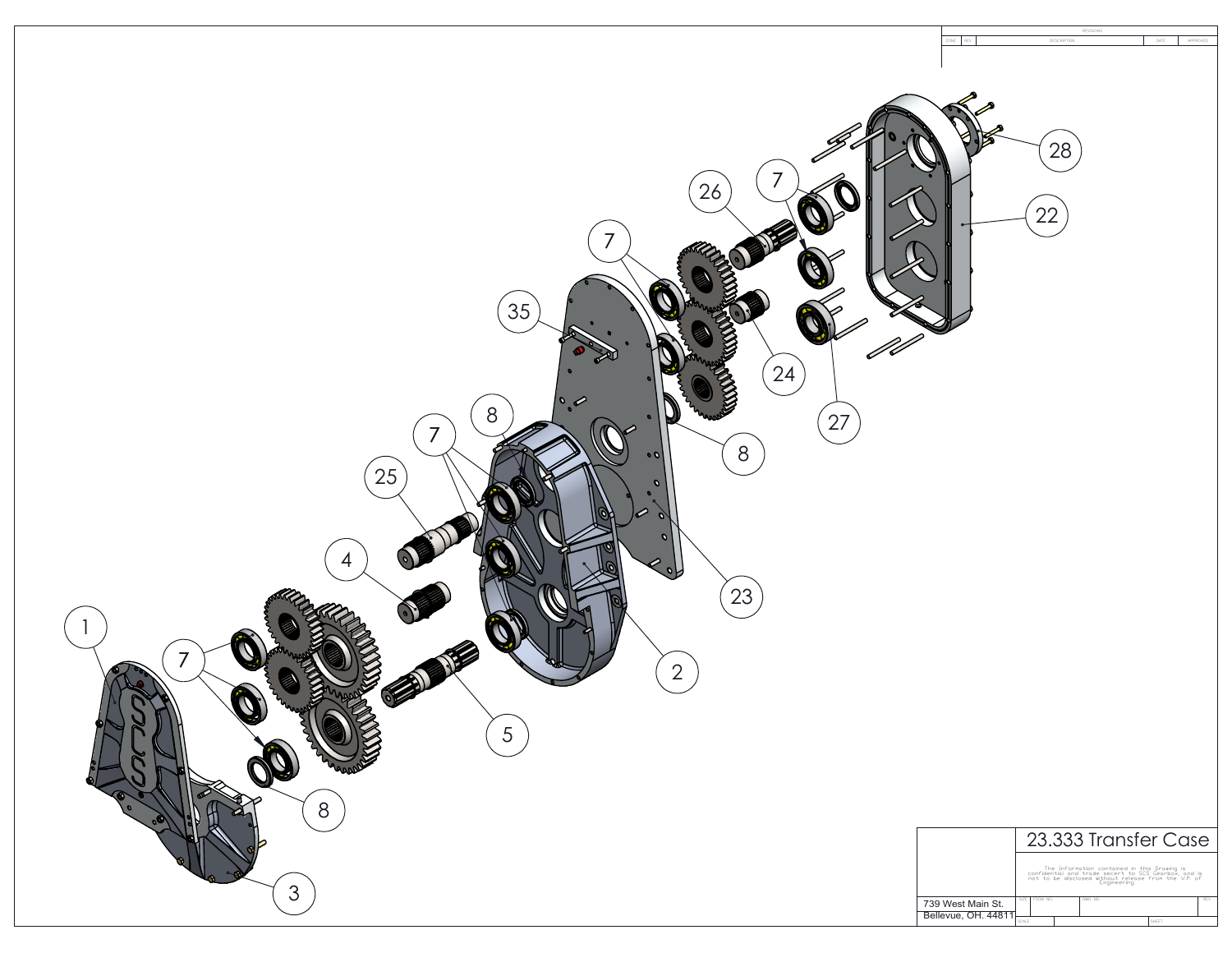

| <b>ITEM</b><br><b>PART NUMBER</b><br>NO.<br>Quick Change Transfer Case Lid<br>1<br>Quick Change Transfer Case<br>$\overline{2}$<br>Quick Change Transfer Case Lower Lid<br>$\overline{3}$<br>Quick Change Counter Shaft<br>4<br>$\overline{5}$<br>Quick Change Output Shaft<br>Quick Change Input Shaft<br>6<br>7<br>209 | QTY.<br>1<br>1<br>ī<br>1<br>1 |
|--------------------------------------------------------------------------------------------------------------------------------------------------------------------------------------------------------------------------------------------------------------------------------------------------------------------------|-------------------------------|
|                                                                                                                                                                                                                                                                                                                          |                               |
|                                                                                                                                                                                                                                                                                                                          |                               |
|                                                                                                                                                                                                                                                                                                                          |                               |
|                                                                                                                                                                                                                                                                                                                          |                               |
|                                                                                                                                                                                                                                                                                                                          |                               |
|                                                                                                                                                                                                                                                                                                                          |                               |
|                                                                                                                                                                                                                                                                                                                          | 1                             |
|                                                                                                                                                                                                                                                                                                                          | 10                            |
| CR 17448<br>8                                                                                                                                                                                                                                                                                                            | 5                             |
| $\frac{9}{10}$<br><u> B27.1 - NA1-206</u><br>  25 drain plug                                                                                                                                                                                                                                                             | $\frac{2}{2}$                 |
| 5/16-18x1.5 Bolt<br>11                                                                                                                                                                                                                                                                                                   | 6                             |
| 12<br>HX-SHCS 5/16-18x1.25                                                                                                                                                                                                                                                                                               | $\overline{2}$                |
| $\frac{3}{4}$<br><u>.3125 Stud x 1.75</u><br>.3125 Stud x 3                                                                                                                                                                                                                                                              | $\frac{6}{2}$                 |
|                                                                                                                                                                                                                                                                                                                          |                               |
| $\overline{15}$<br>$5/16 - 18$ Nut<br>SSOVALSKT 0.5-13x0.375-HX-N<br>16                                                                                                                                                                                                                                                  | $\overline{24}$<br>1          |
|                                                                                                                                                                                                                                                                                                                          |                               |
| 1 - NA1-175<br>1 0.25x1.375<br>$\frac{8}{5}$                                                                                                                                                                                                                                                                             | $\frac{4}{3}$                 |
| $\frac{19}{20}$<br><u>DPM 0.3125x1.375</u><br>32 Tooth Gear 1.000                                                                                                                                                                                                                                                        | 4<br>$\frac{1}{4}$            |
| 33 tooth<br>$\overline{21}$                                                                                                                                                                                                                                                                                              | $\vec{2}$                     |
| $\overline{22}$<br>23.333in Lid Quick Change Transfer Case                                                                                                                                                                                                                                                               | I                             |
| 23.333in Plate<br>$\frac{23}{24}$                                                                                                                                                                                                                                                                                        | 1                             |
| Quick Change Idler Shaft<br>$\overline{25}$                                                                                                                                                                                                                                                                              | 1                             |
| Quick Change 18in Counter Shaft<br>Quick Change 18in Input Shaft<br>$\overline{26}$                                                                                                                                                                                                                                      | 1<br>1                        |
| 27<br>308                                                                                                                                                                                                                                                                                                                | 1                             |
| 28<br>Monster Truck Seal Ring                                                                                                                                                                                                                                                                                            |                               |
| 32 Tooth Gear 1.000 27 Spline<br>$\overline{29}$                                                                                                                                                                                                                                                                         | 1                             |
| 30<br>HX-SHCS 5/16-24x1.5                                                                                                                                                                                                                                                                                                | 6                             |
| 31<br>.3125 Stud x 3.5                                                                                                                                                                                                                                                                                                   | 15                            |
| 32<br>SSFLATSKT 0.75-10x0.75-HX-N                                                                                                                                                                                                                                                                                        | 2                             |
| 33<br>SSFLATSKT 0.5-13x0.5-HX-N                                                                                                                                                                                                                                                                                          | 1                             |
| 34<br>HBOLT 0.2500-20x1.625x0.75-N                                                                                                                                                                                                                                                                                       | 6                             |
| 35<br>Vent Bar                                                                                                                                                                                                                                                                                                           | 1                             |
| 36<br>HX-SHCS 1/4-20x1                                                                                                                                                                                                                                                                                                   | $\overline{2}$                |

ZONE REV

REVISIONS<br>DESCRIPTION DESCRIPTION DATE APPROVED